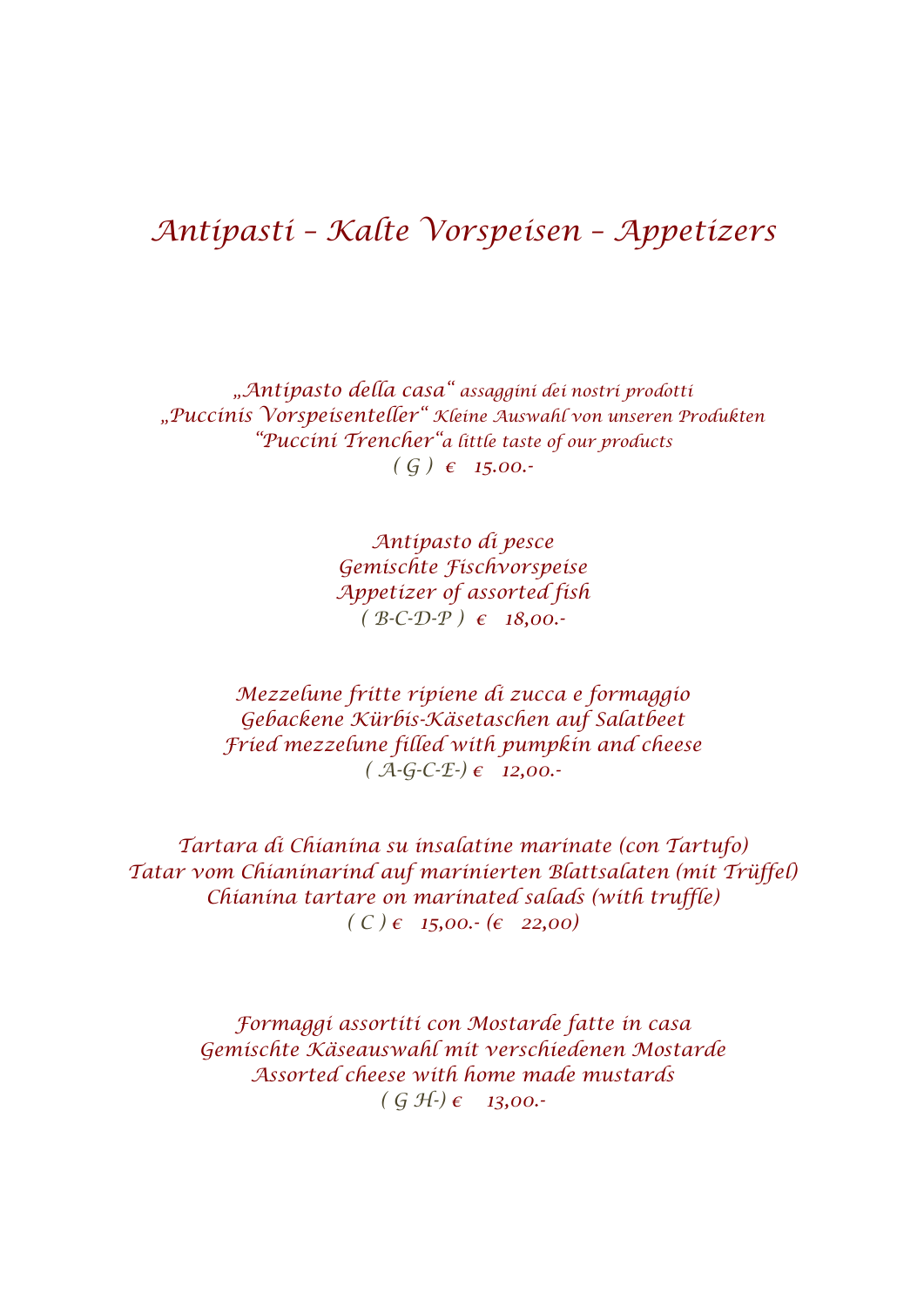## *Minestre – Süppchen - Soups*

*Ristretto di manzo con canederli di speck Tiroler Speckknödelsuppe Ristretto of beef with bacon dumplings*  $(C-G) ∈ 7,00.$ 

*Vellutata di zucca e castsagne Kastanien-Kürbiscremesüppchen Cream of chestnuts and pumpkin*   $(C-G) ∈ B, 00.$ 

*Solo in caso di necessità usiamo prodotti congelati Nur im Notfall werden Tiefkühlprodukte verwendet Only in case of necessity we use frozen products*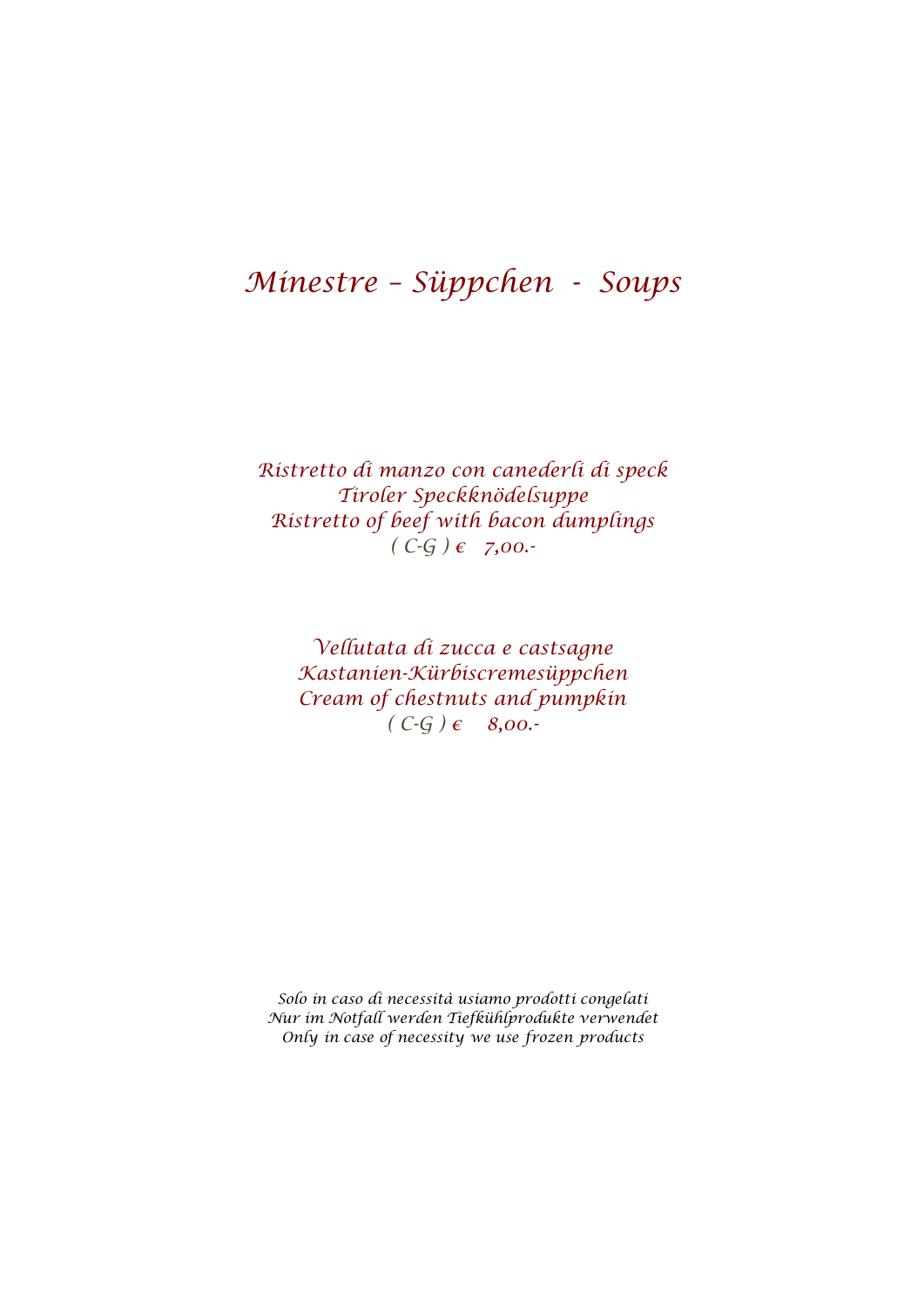*Tris di gnocchi Tirolesi in salsa di rafano formaggio – spinaci ed erbe di campo – barbabietola Nockentris von Spinat- Käse- Rohnen auf Meerrettichcreme Tasting of three Tyrolese dumplings: cheese–spinach-beetroot*  $(A-C-G)$   $\epsilon$  **10,00.** 

*Fettuccine alla clorofilla al ragu di Chianina o Civet di cervo Grüne Bandnudeln mit feinem Chianinaragout oder Hirschcivet Green Fettuccine with Chianina ragu or Deer Civet*   $(A-C) \in 12,00.$ 

*Gnocchi di patate alla crema di zucca e formaggio (con tartufo) Kartoffelnockerln mit Kürbis-Käsesoße (mit Trüffeln) Potato gnocchi with pumpkin and cheese (with truffle) ( C-G ) € 10,00.- (€ 15,00.-)*

> *Risotto ai funghi porcini Steinpilzerisotto Risotto with porcini mushrooms*  $( G ) ∈ 11,00. -$

*Ravioli di piantaggine e burrata al battuto di pomodoro Teigtaschen mit Gartenkräuter und Topfen auf Tomatenragout Ravioli filled with herbs and burrata on tomato sauce*  $(A-C-G) ∈ 10,00.$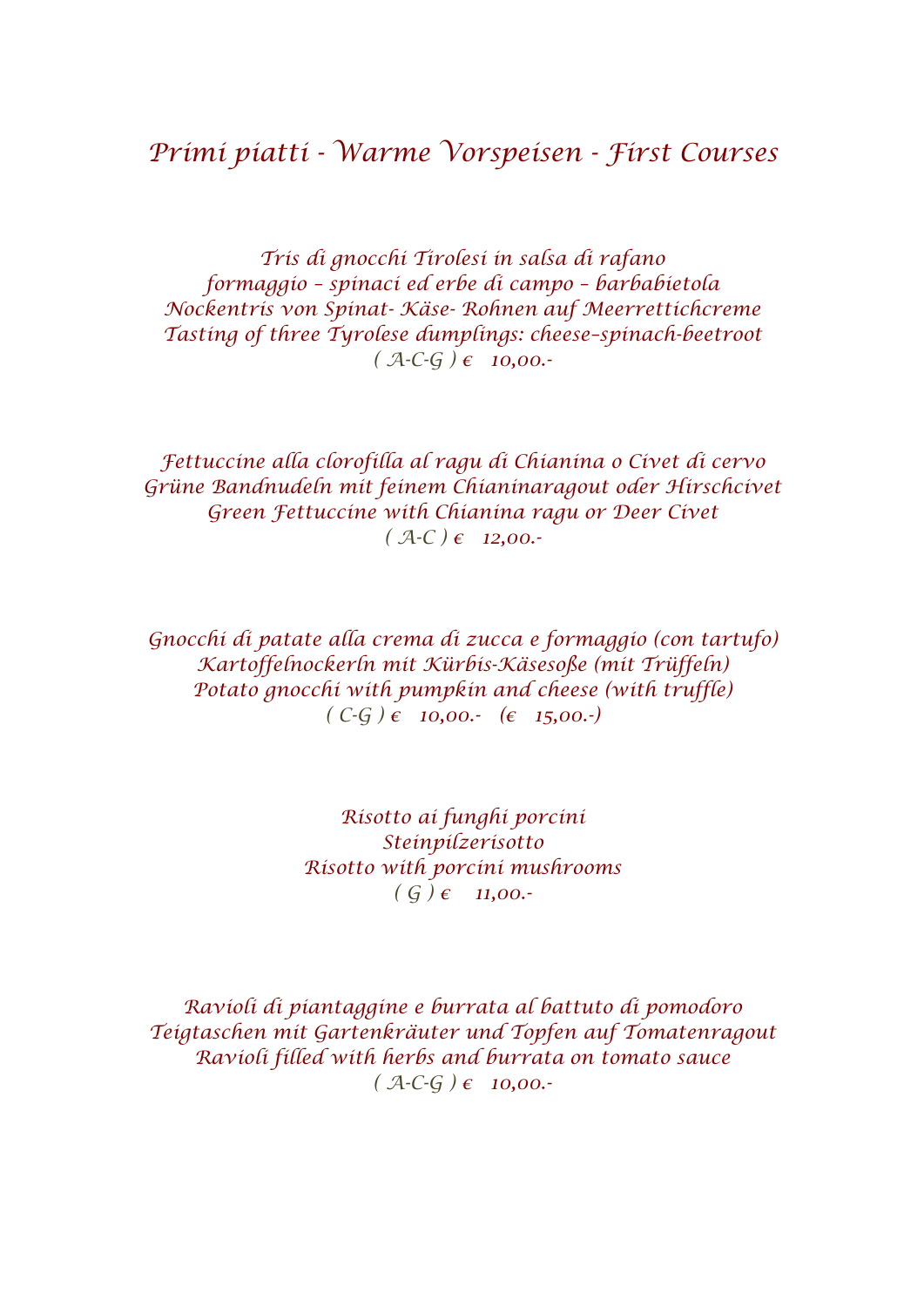*Secondi piatti - Hauptspeisen – Second Courses Inclusi 2 contorni – 2 Beilagen – 2 side dishes included*

> *Filetto di maiale in mantello di Speck Schweinsfilet im Speckmantel Pork fillet in Speck cloak € 15,00.-*

*Proposta Tagliata di Chianina alla brace Entrecôtescheiben vom Chianina Rind vom Grill Grilled and Sliced Chianina beef € 18,00.-*

*Filetto di Chianina grigliato o salsa al pepe rosa Chianina Jungrindfilet vom Grill oder roter Pfeffersoße Chianina fillet grilled or with pink pepper sauce ( G ) € 23,00.-*

*Stufato di cervo in salsa fine di Bordeaux e ginepro Feiner Hirschbraten in Bordeaux-Wachholdersoße Deer roast with Bordeaux and juniper sauce*  $(G-I) \in 20,00$ .

*Trancio di salmone alla brace con rottatuille di verdure Lachsforellensteack gegrillt mit Rottatuillgemüse Salmon steak with vegetables*  $(I) \in 17,00.$ <sup>→</sup>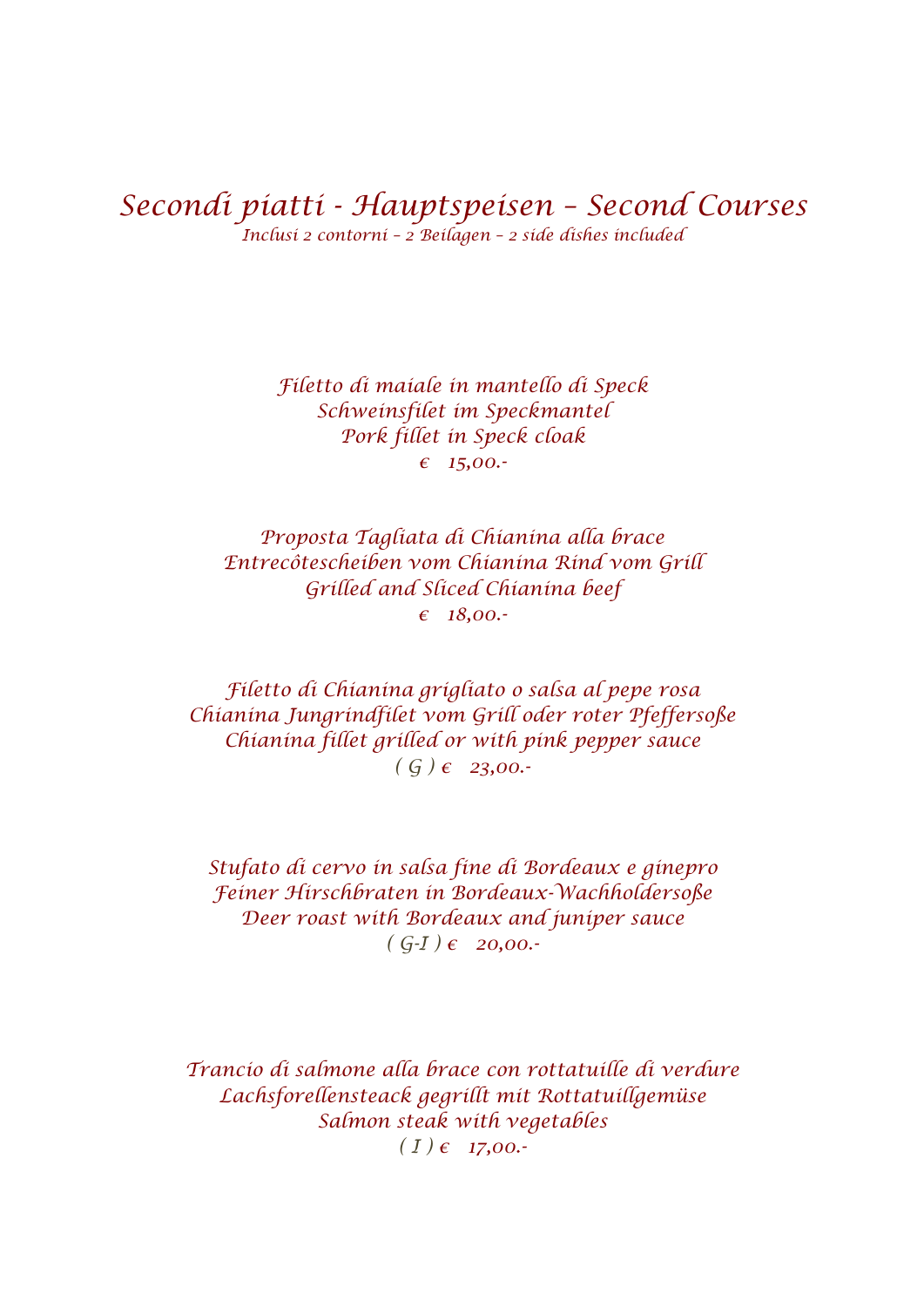## *Dolci - Etwas Süßes - Dessert*

*Moussè alla gentile delle Langhe Moussé von den Haselnüssen des Piemont Moussé made of Piemont Hazelnuts*   $(A - C - G) ∈ 8,00$ 

> *Tarte Tatin Früchtetarte Tarte Tartin*  $(A - C - G - H) \in 8,00$ .

*Creppes con filetti d'arancio carammellati e Gran Manier Palatschinken karamelisierten Orangenfilets und Gran Manier Crepes with caramelized orange fillets and Grand Marnier*  $(C-G) \in$  9,00.

> *Semifreddo Halbgefrohrenes Parfait ( C-G-H) € 8,00.-*

*Delizie di bosco al Rum con gelato Rhumtopf con Waldbeeren mit Eis Forest berries with rum and ice cream ( C-G ) € 8,00.-*

*Trionfo di cioccolato al panpepato Lebkuchen-Schokotraum A dream of gingerbread and chocolate*   $(C-G-f) \in$  *8,00.*